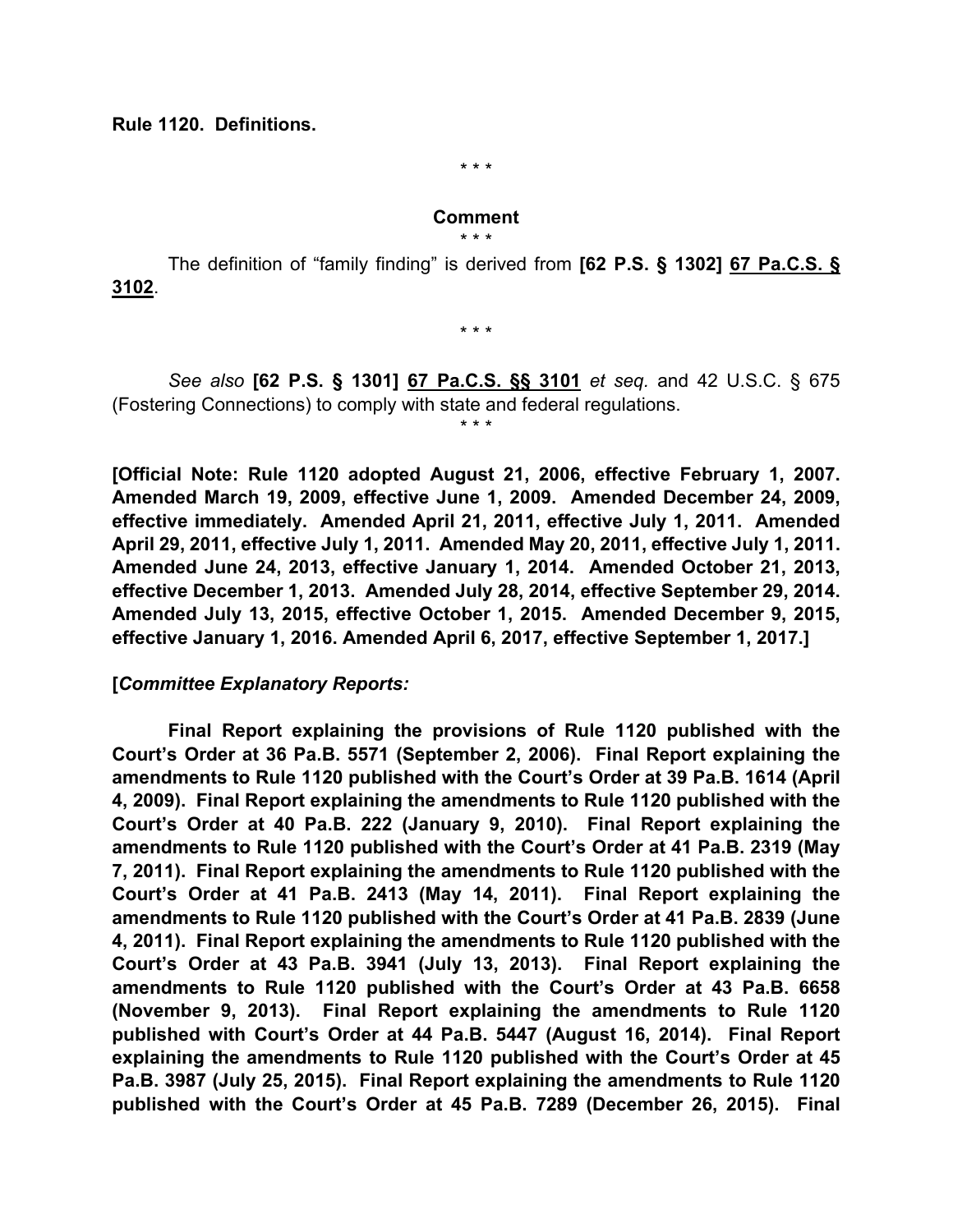**Report explaining the amendments to Rule 1120 published with the Court's Order at 47 Pa.B. 2313 (April 22, 2017).]**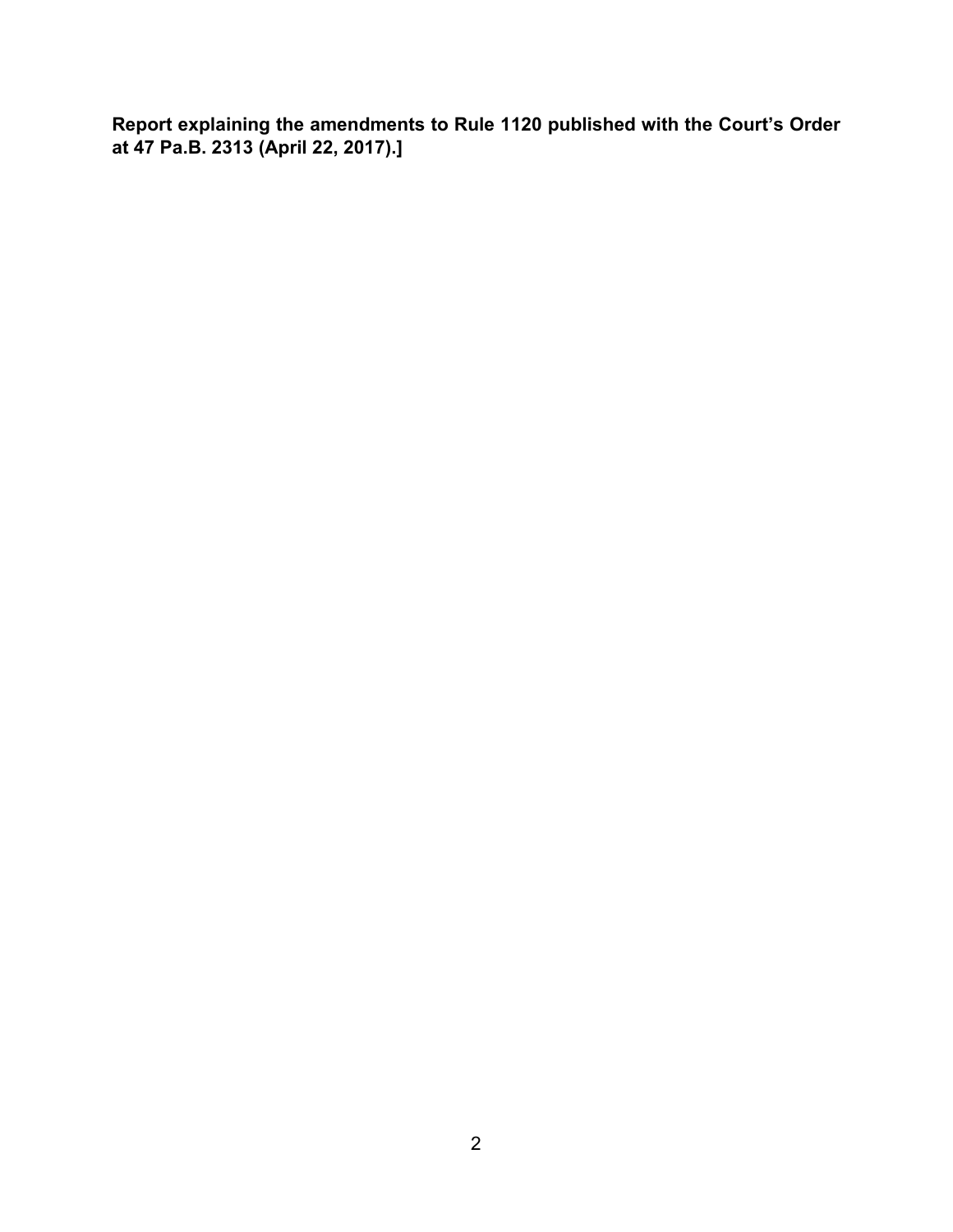## **Rule 1149. Family Finding.**

# A. **Court's inquiry and determination.**

1) The court shall inquire as to the efforts made by the county agency to comply with the family finding requirements pursuant to **[62 P.S. § 1301] 67 Pa.C.S. §§ 3101** *et seq.* 

\* \* \*

#### **Comment** \* \* \*

*See* **[62 P.S. § 1301] 67 Pa.C.S. § 3101** for legislative intent regarding family finding and promotion of kinship care.

Family finding is required for every child when a child is accepted for services by the county agency. *See* **[62 P.S. § 1302] 67 Pa.C.S. § 3103**. It is best practice to find as many kin as possible for each child. These kin may help with care or support for the child. The county agency should ask the guardian, the child, and siblings about relatives or other adults in the child's life, including key supporters of the child or guardians.

\* \* \*

**[Official Note: Rule 1149 adopted July 13, 2015, effective October 1, 2015.]** 

**[***Committee Explanatory Reports:*

**Final Report explaining the provisions to Rule 1149 published with the Court's Order at 45 Pa.B. 3987 (July 25, 2015).]**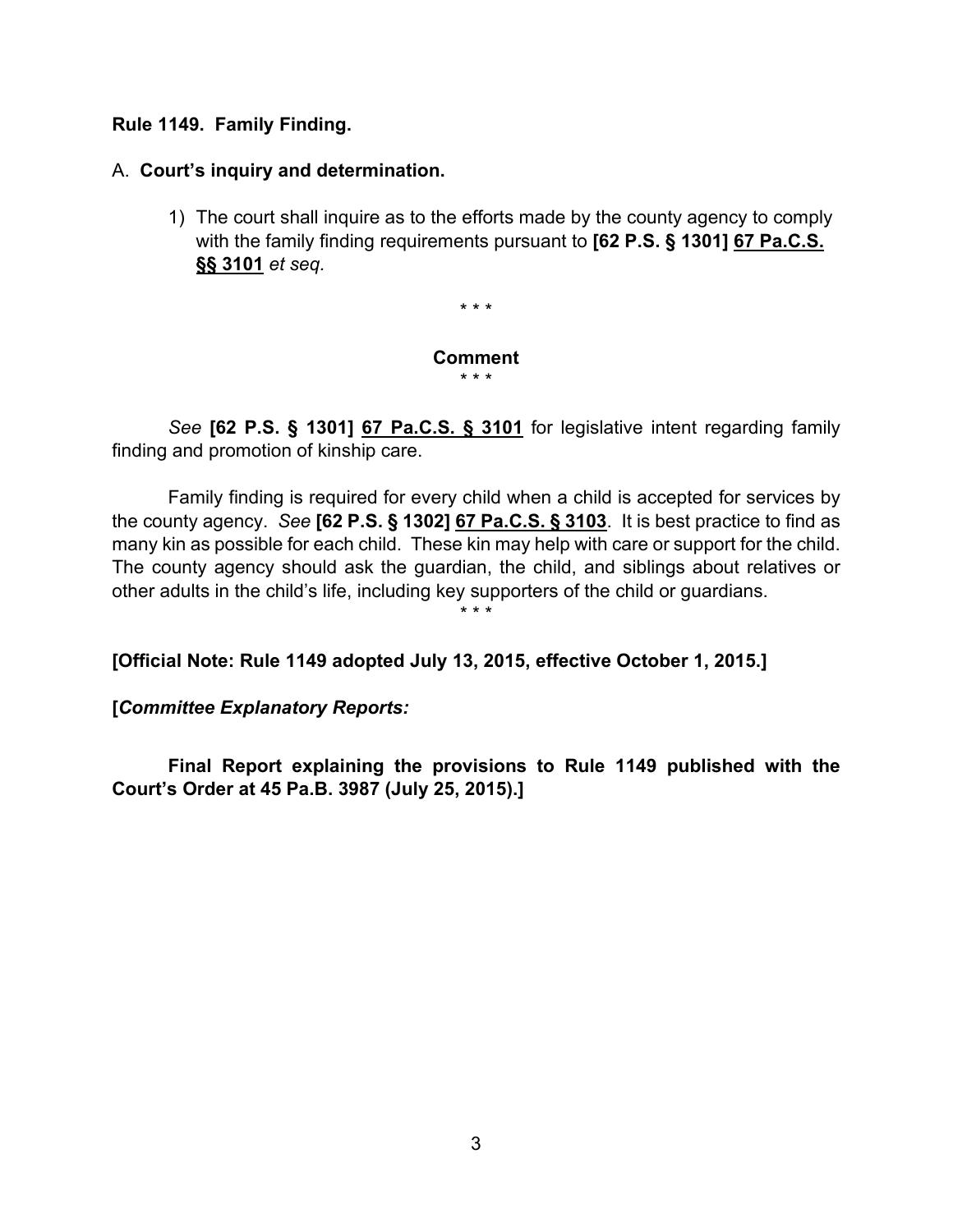**Rule 1330. Petition: Filing, Contents, Function, Aggravated Circumstances.**

\* \* \* **Comment** \* \* \*

If a petition is filed after the county agency has discontinued family finding for noncourt cases, the county agency is to aver reasons for the discontinuance in the petition. *See* **[62 P.S. § 1302.2(a)] 67 Pa.C.S. § 3104(a)**.

\* \* \*

**[Official Note: Rule 1330 adopted August 21, 2006, effective February 1, 2007. Amended July 13, 2015, effective October 1, 2015.]**

**[***Committee Explanatory Reports:*

**Final Report explaining the amendments to Rule 1130 published with the Court's Order at 41 Pa.B. 2319 (May 7, 2011).]**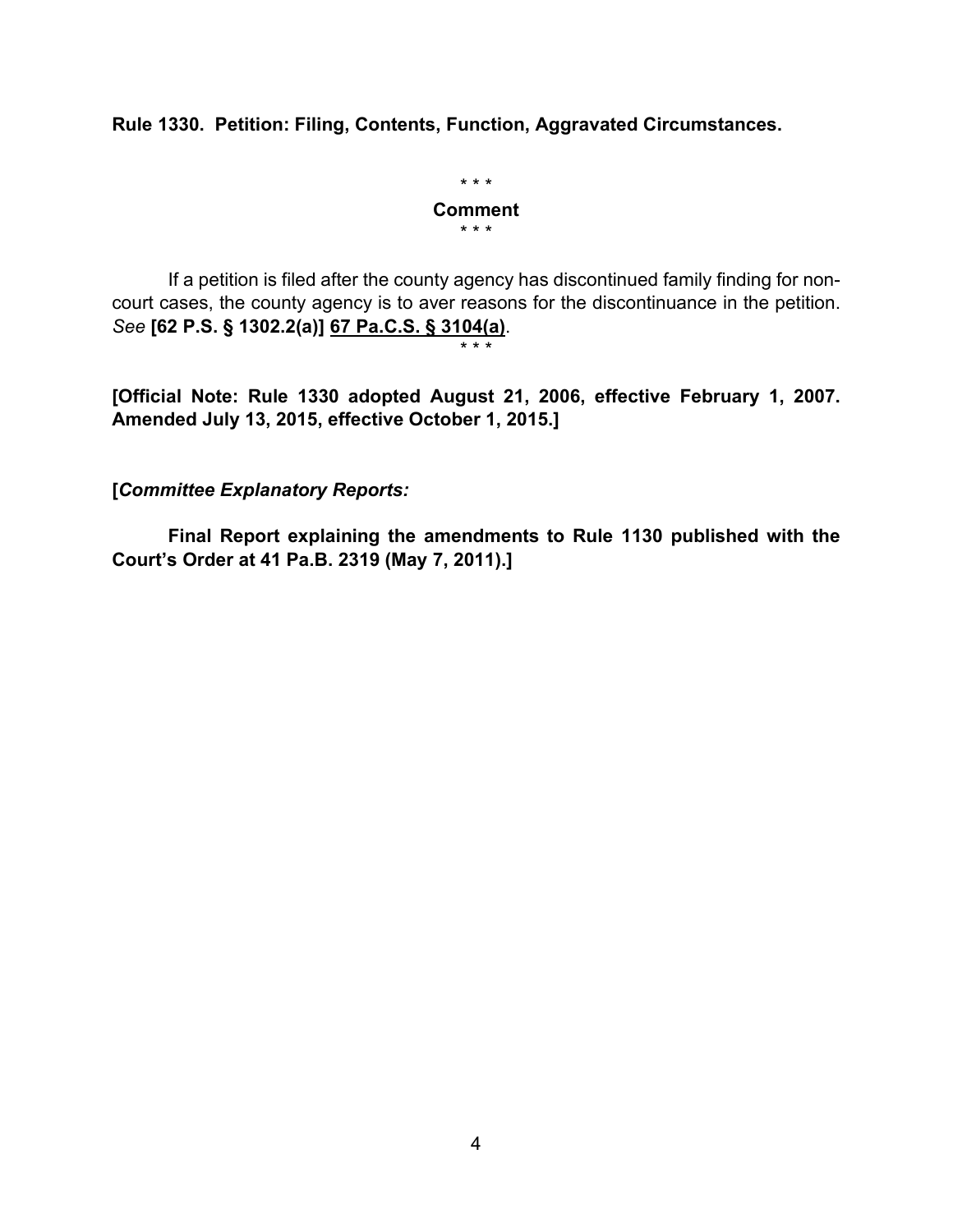# **Rule 1409. Adjudication of Dependency [&] and Court Order.**

\* \* \*

# **Comment**

\* \* \*

If the requirements of Rule 1149 regarding family finding have not been met, the court is to make necessary orders to ensure compliance by enforcing this legislative mandate. *See* **[62 P.S. § 1301] 67 Pa.C.S. §§ 3101** *et seq. See also* Rules 1242(E)(3) and 1609(D) and *Comments* to Rules 1242, 1408, 1512, 1514, 1515, **and** 1608**[, 1609, 1610, and ] -** 1611.

**[Official Note: Rule 1409 adopted August 21, 2006, effective February 1, 2007. Amended July 13, 2015, effective October 1, 2015.]** 

**[***Committee Explanatory Reports:*

**Rule 1409 adopted August 21, 2006, effective February 1, 2007. Amended July 13, 2015, effective October 1, 2015.]**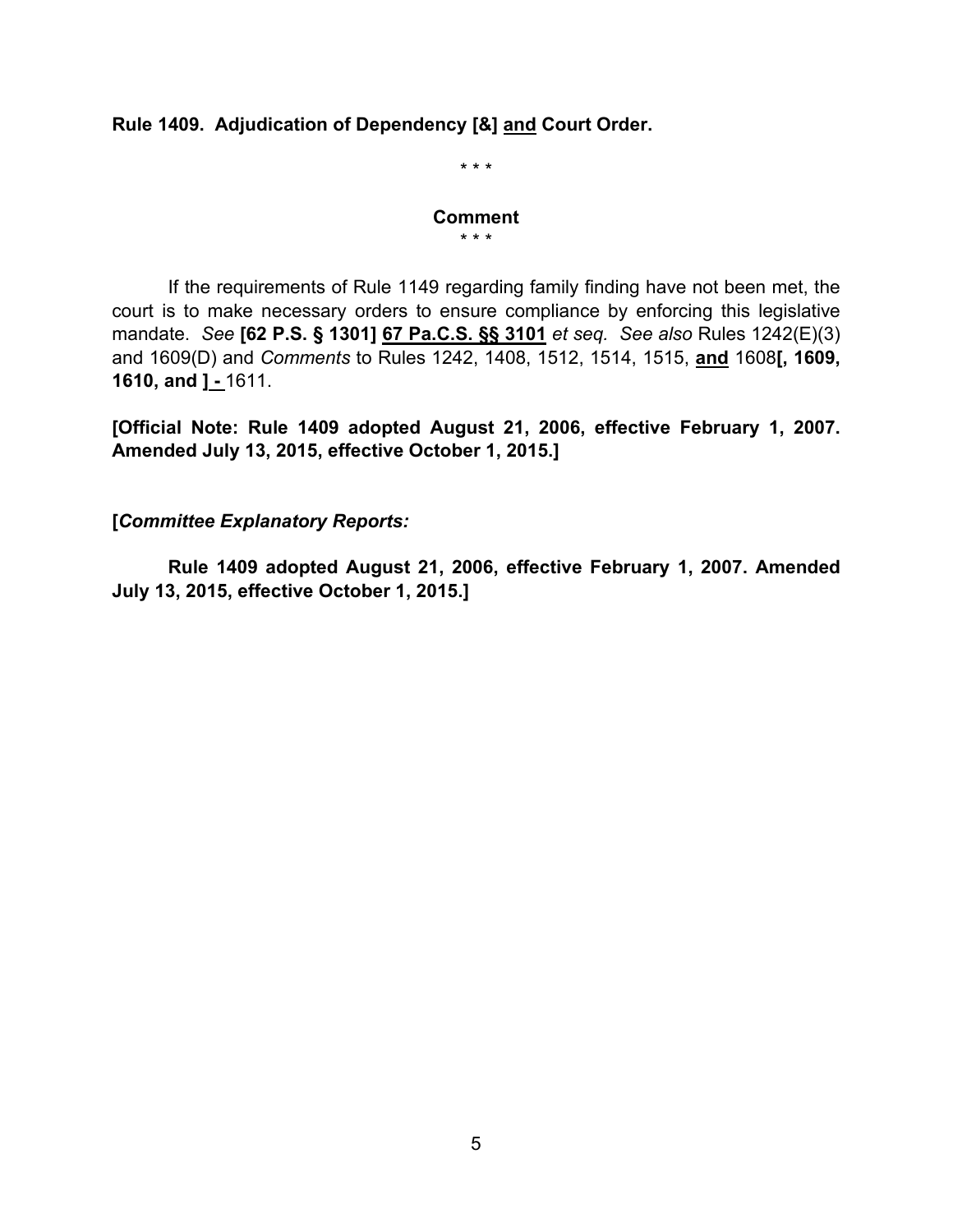### **Rule 1512. Dispositional Hearing.**

\* \* \*

### **Comment**

\* \* \*

Pursuant to paragraph (D)(1)(h), the court is to determine whether the county agency has reasonably satisfied the requirements of Rule 1149 regarding family finding. If the county agency has failed to meet the diligent family finding efforts requirements of Rule 1149, the court is to utilize its powers to enforce this legislative mandate. *See* **[62 P.S. § 1301] 67 Pa.C.S. §§ 3101** *et seq. See also* Rules 1210(D)(8), 1242(E)(3), 1409(C), 1609(D), and 1611(C) and *Comments* to Rules 1242, 1408, 1409, 1514, 1515, **and** 1608**[, 1609, 1610, and ] -** 1611. \* \* \*

**[Official Note: Rule 1512 adopted August 21, 2006, effective February 1, 2007. Amended April 21, 2011, effective July 1, 2011. Amended April 29, 2011, effective July 1, 2011. Amended July 13, 2015, effective October 1, 2015. Amended April 6, 2017, effective September 1, 2017.]** 

### **[***Committee Explanatory Reports:*

**Final Report explaining the provisions of Rule 1512 published with the Court's Order at 36 Pa.B. 5571 (September 2, 2006). Final Report explaining the amendments to Rule 1512 published with the Court's Order at 41 Pa.B. 2319 (May 7, 2011). Final Report explaining the amendments to Rule 1512 published with the Court's Order at 41 Pa.B. 2413 (May 14, 2011). Final Report explaining the amendments to Rule 1512 published with the Court's Order at 45 Pa.B. 3987 (July 25, 2015). Final Report explaining the amendments to Rule 1512 published with the Court's Order at 47 Pa.B. 2313 (April 22, 2017).]**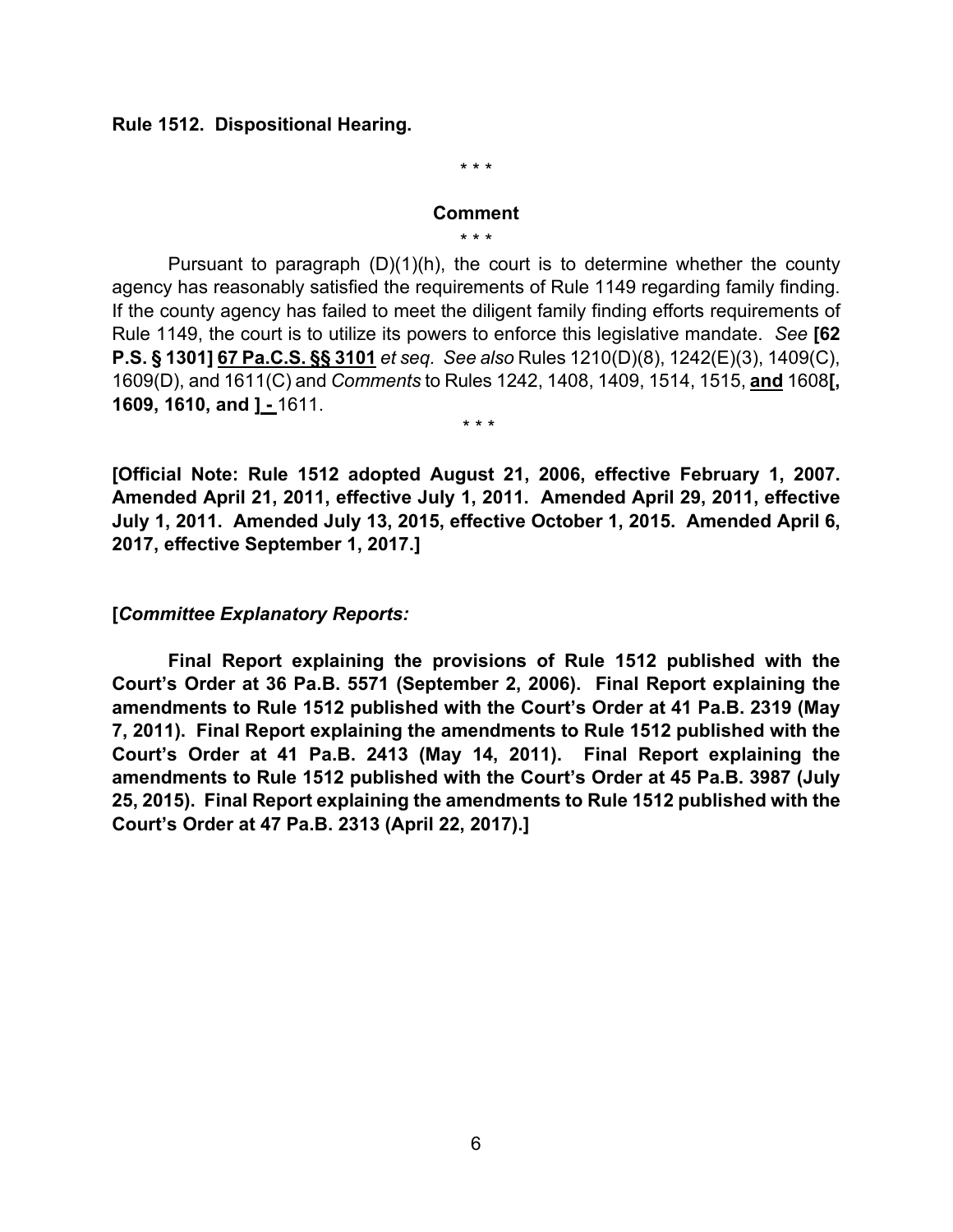## **Rule 1514. Dispositional Finding Before Removal From Home.**

\* \* \*

#### **Comment** \* \* \*

Pursuant to paragraph  $(A)(4)$ , the court is to determine whether the county agency has reasonably satisfied the requirements of Rule 1149 regarding family finding. If the county agency has failed to meet the diligent family finding efforts requirements of Rule 1149, the court is to utilize its powers to enforce this legislative mandate. *See* **[62 P.S. § 1301] 67 Pa.C.S. §§ 3101** *et seq. See also* Rules 1210(D)(8), 1242(E)(3), 1409(C), 1609(D), and 1611(C) and *Comments* to Rules 1242, 1408, 1409, 1512, 1515, **and** 1608**[, 1609, 1610, and ] -** 1611.

**[Official Note: Rule 1514 adopted August 21, 2006, effective February 1, 2007. Amended April 29, 2011, effective July 1, 2011. Amended July 13, 2015, effective October 1, 2015.]** 

**[***Committee Explanatory Reports:*

**Final Report explaining the provisions of Rule 1514 published with the Court's Order at 36 Pa.B. 5571 (September 2, 2006). Final Report explaining the amendments to Rule 1514 published with the Court's Order at 41 Pa.B. 2413 (May 14, 2011). Final Report explaining the amendments to Rule 1514 published with the Court's Order at 45 Pa.B. 3987 (July 25, 2015).]**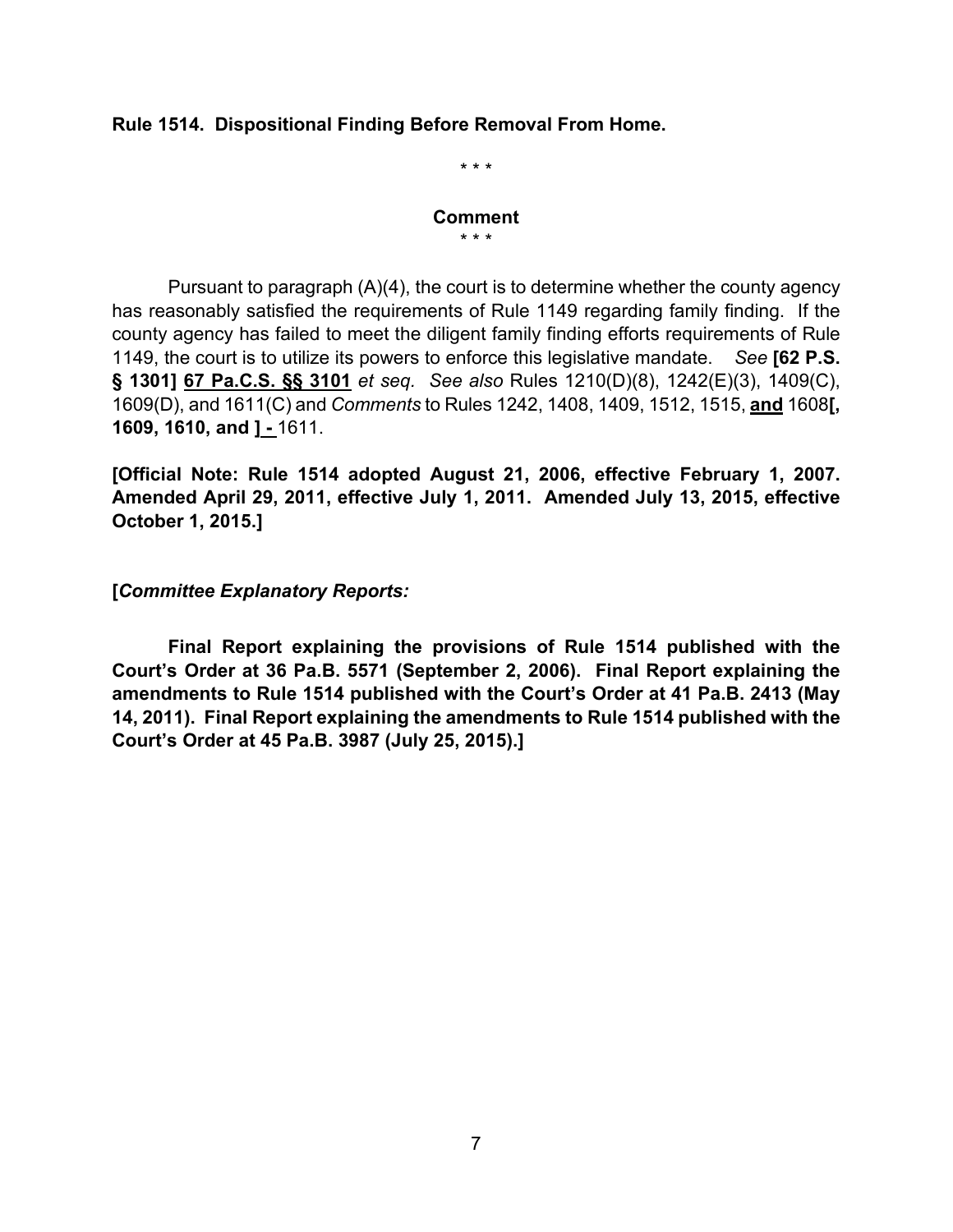**Rule 1515. Dispositional Order.**

\* \* \*

#### **Comment** \* \* \*

If the requirements of Rule 1149 regarding family finding have not been met, the court is to make necessary orders to ensure compliance by enforcing this legislative mandate. *See* **[62 P.S. § 1301] 67 Pa.C.S. §§ 3101** *et seq. See also* Rules 1210(D)(8), 1242(E)(3), 1409(C), 1609(D), and 1611(C) and *Comments* to Rules 1242, 1408, 1409, 1512, 1514, **and** 1608**[, 1609, 1610, and ] -** 1611.

**[Official Note: Rule 1515 adopted August 21, 2006, effective February 1, 2007. Amended April 29, 2011, effective July 1, 2011. Amended July 13, 2015, effective October 1, 2015.]** 

\* \* \*

### **[***Committee Explanatory Reports:*

**Final Report explaining the provisions of Rule 1515 published with the Court's Order at 36 Pa.B. 5571 (September 2, 2006). Final Report explaining the amendments to Rule 1515 published with the Court's Order at 41 Pa.B. 2413 (May 14, 2011). Final Report explaining the amendments to Rule 1515 published with the Court's Order at 45 Pa.B. 3987 (July 25, 2015).]**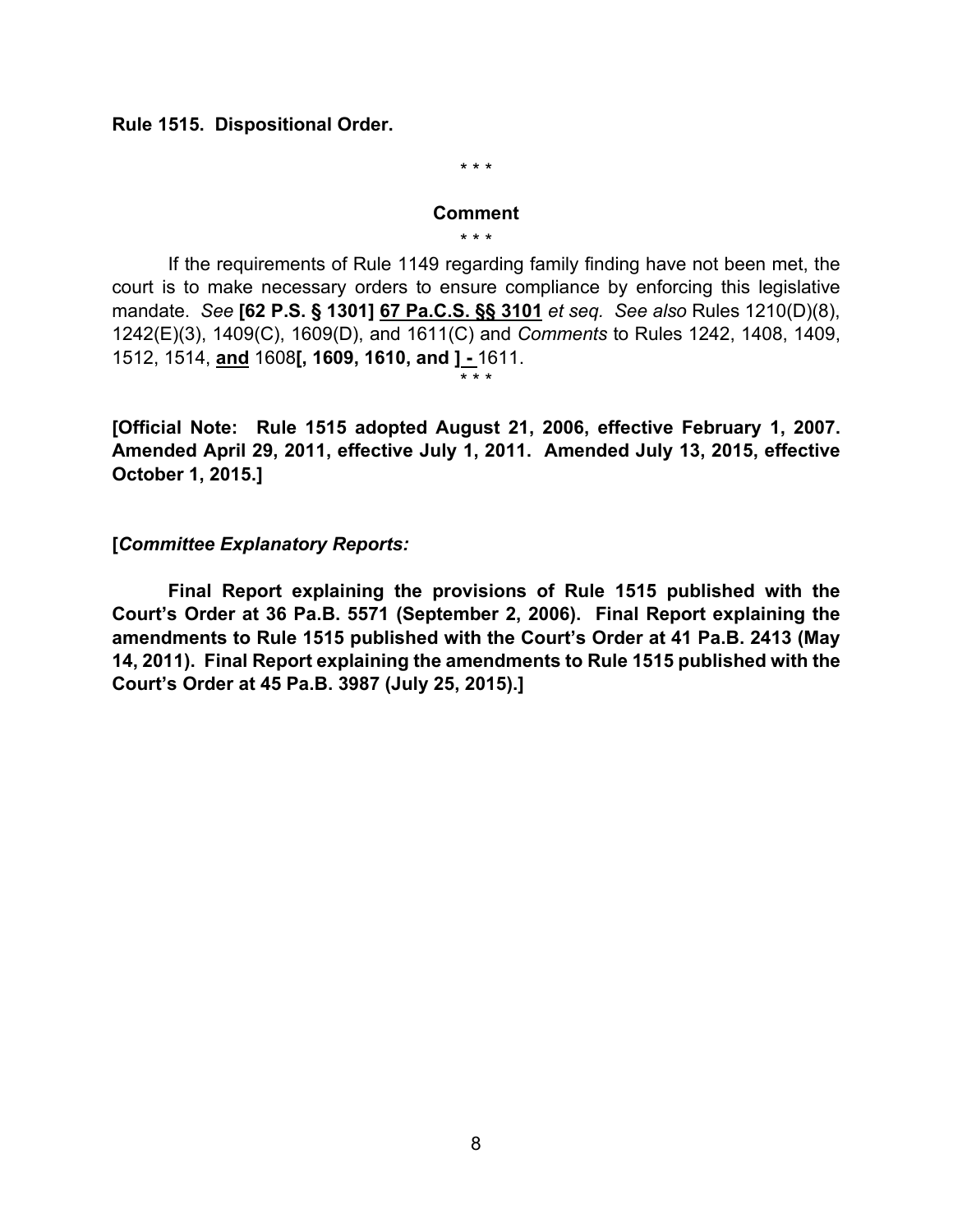### **Rule 1608. Permanency Hearing.**

\* \* \*

#### **Comment**

\* \* \*

Pursuant to paragraph (D)(1)(h), the court is to determine whether the county agency has reasonably satisfied the requirements of Rule 1149 regarding family finding, including the location and engagement of relatives and kin at least every six months, prior to each permanency hearing. If the county agency has failed to meet the diligent family finding efforts requirements of Rule 1149, the court is to utilize its powers to enforce this legislative mandate. *See* **[62 P.S. § 1301] 67 Pa.C.S. §§ 3101** *et seq. See also* Rules 1210(D)(8), 1242(E)(3), 1409(C), 1609(D), and 1611(C) and *Comments* to Rules 1242, 1408, 1409, 1512, 1514, 1515, 1609, and 1611.

\* \* \*

**[Official Note: Rule 1608 adopted August 21, 2006, effective February 1, 2007. Amended December 18, 2009, effective immediately. Amended April 21, 2011, effective July 1, 2011. Amended April 29, 2011, effective July 1, 2011. Amended October 21, 2013, effective December 1, 2013. Amended July 13, 2015, effective October 1, 2015. Amended December 9, 2015, effective January 1, 2016. Amended June 14, 2016, effective August 1, 2016. Amended April 6, 2017, effective September 1, 2017. Amended May 17, 2018, effective October 1, 2018.]** 

### **[***Committee Explanatory Reports:*

**Final Report explaining the provisions of Rule 1608 published with the Court's Order at 36 Pa.B. 5571 (September 2, 2006). Final Report explaining the amendments to Rule 1608 published with the Court's Order at 40 Pa.B. 21 (January 2, 2010). Final Report explaining the amendments to Rule 1608 published with the Court's Order at 41 Pa.B. 2319 (May 7, 2011). Final Report explaining the amendments to Rule 1608 published with the Court's Order at 41 Pa.B. 2430 (May 14, 2011). Final Report explaining the amendments to Rule 1608 published with the Court's Order at 43 Pa.B. 6658 (November 9, 2013). Final Report explaining the amendments to Rule 1608 published with the Court's Order at 45 Pa.B. 3987 (July 25, 2015). Final Report explaining the amendments to Rule 1608 published with the Court's Order at 45 Pa.B. 7289 (December 26, 2015). Final Report explaining the amendments to Rule 1608 published with the Court's Order at 46 Pa.B. 3416 (July 2, 2016). Final Report explaining the amendments to Rule 1608 published with the Court's Order at 47 Pa.B. 2313 (April 22, 2017). Final Report explaining the amendments to Rule 1608 published with the Court's Order at 48 Pa.B. 3321 (June 2, 2018).]**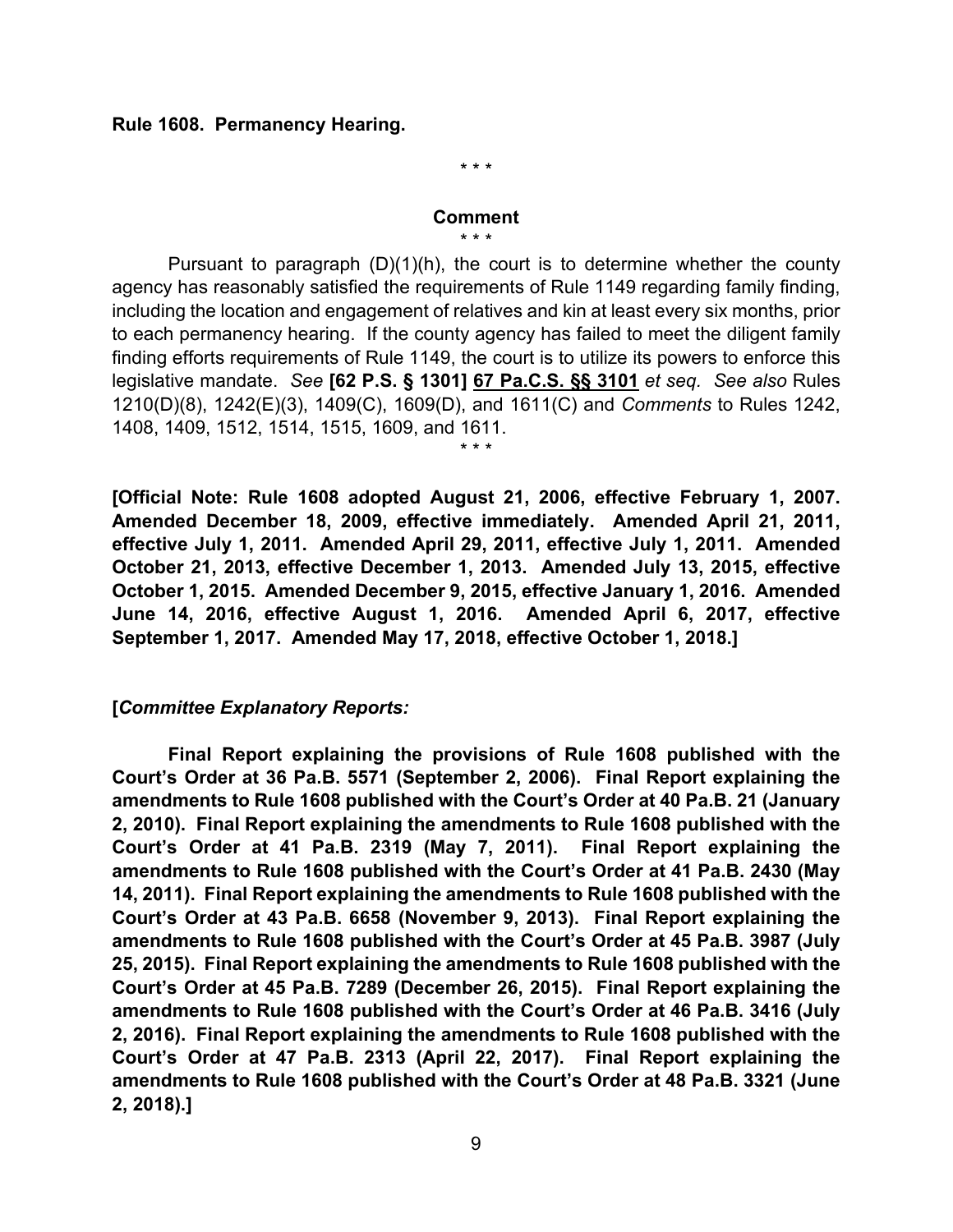### **Rule 1609. Permanency Hearing Orders.**

\* \* \*

#### **Comment** \* \* \*

If the requirements of Rule 1149 regarding family finding have not been met, the court is to make necessary orders to ensure compliance by enforcing this legislative mandate. *See* **[62 P.S. § 1301] 67 Pa.C.S. §§ 3101** *et seq. See also* Rules 1210(D)(8), 1242(E)(3), and 1409(C) and *Comments* to Rules 1242, 1408, 1409, 1512, 1514, 1515, 1608, 1610, and 1611.

\* \* \*

**[Official Note: Rule 1609 adopted August 21, 2006, effective February 1, 2007. Amended April 29, 2011, effective July 1, 2011. Amended October 21, 2013, effective December 1, 2013. Amended July 13, 2015, effective October 1, 2015.]** 

## **[***Committee Explanatory Reports:*

**Final Report explaining the provisions of Rule 1609 published with the Court's Order at 36 Pa.B. 5571 (September 2, 2006). Final Report explaining the amendments to Rule 1609 published with the Court's Order at 41 Pa.B. 2413 (May 14, 2011). Final Report explaining the amendments to Rule 1609 published with the Court's Order at 43 Pa.B. 6658 (November 9, 2013). Final Report explaining the amendments to Rule 1609 published with the Court's Order at 45 Pa.B. 3987 (July 25, 2015).]**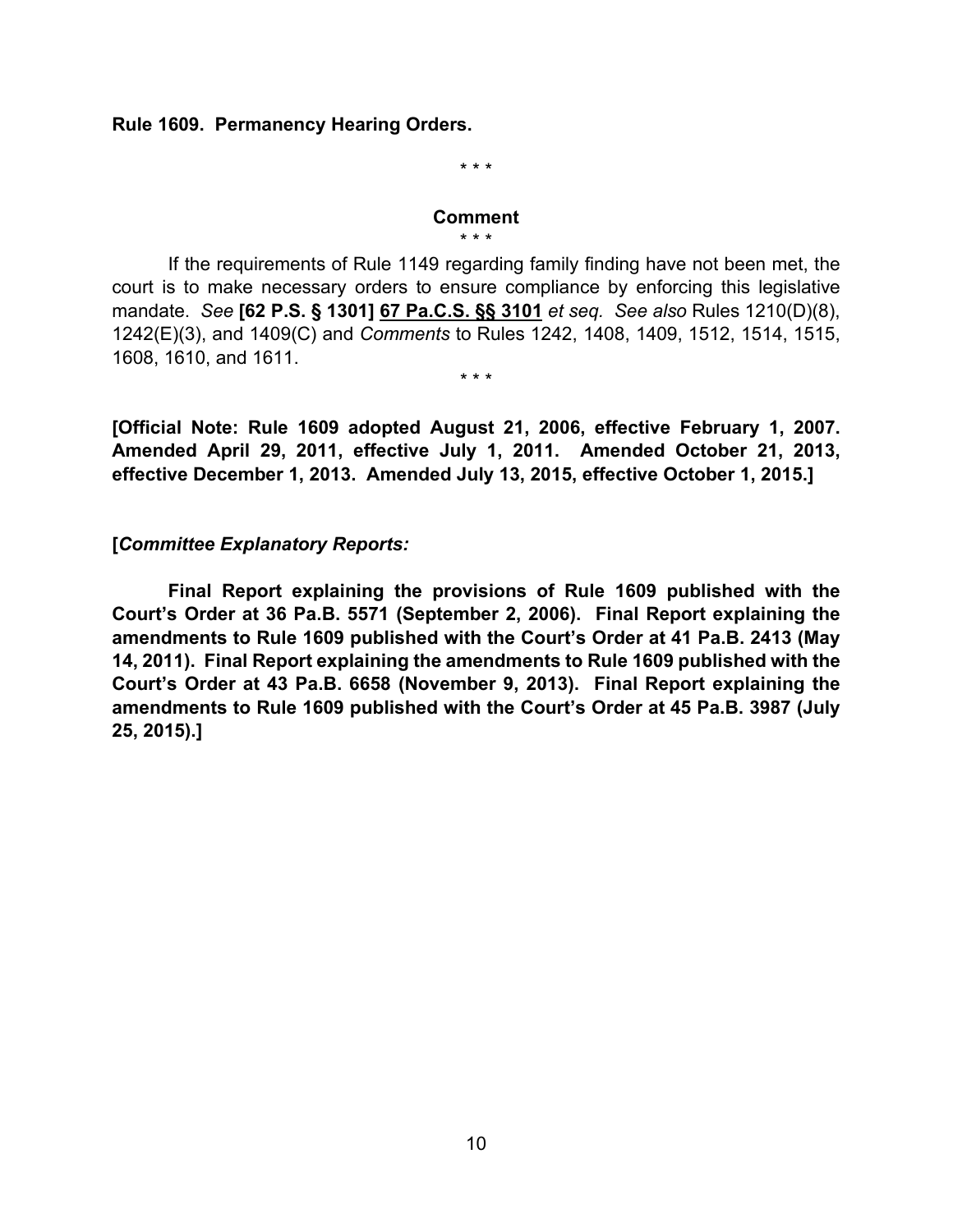### **Rule 1610. Permanency Hearing for Children Over Eighteen.**

\* \* \*

### **Comment**

\* \* \*

Pursuant to paragraph (D), the court is to determine whether the county agency has reasonably satisfied the requirements of Rule 1149 regarding family finding, including the location and engagement of relatives and kin at least every six months, prior to each permanency hearing. If the county agency has failed to meet the diligent family finding efforts requirements of Rule 1149, the court is to utilize its powers to enforce this legislative mandate. *See* **[62 P.S. § 1301] 67 Pa.C.S. §§ 3101** *et seq. See also* Rules 1210(D)(8), 1242(E)(3), 1409(C), 1609(D), and 1611(C) and *Comments* to Rules 1242, 1408, 1409, 1512, 1514, 1515, 1608, 1609, and 1611.

**[Official Note: Adopted October 21, 2013, effective December 1, 2013. Amended July 13, 2015, effective October 1, 2015. Amended April 6, 2017, effective September 1, 2017.]** 

\* \* \*

**[***Committee Explanatory Reports:*

**Final Report explaining the provisions of Rule 1610 published with the Court's Order at 43 Pa.B. 6658 (November 9, 2013). Final Report explaining the amendments to Rule 1610 published with the Court's Order at 45 Pa.B. 3987 (July 25, 2015). Final Report explaining the amendments to Rule 1610 published with the Court's Order at 47 Pa.B. 2313 (April 22, 2017).]**